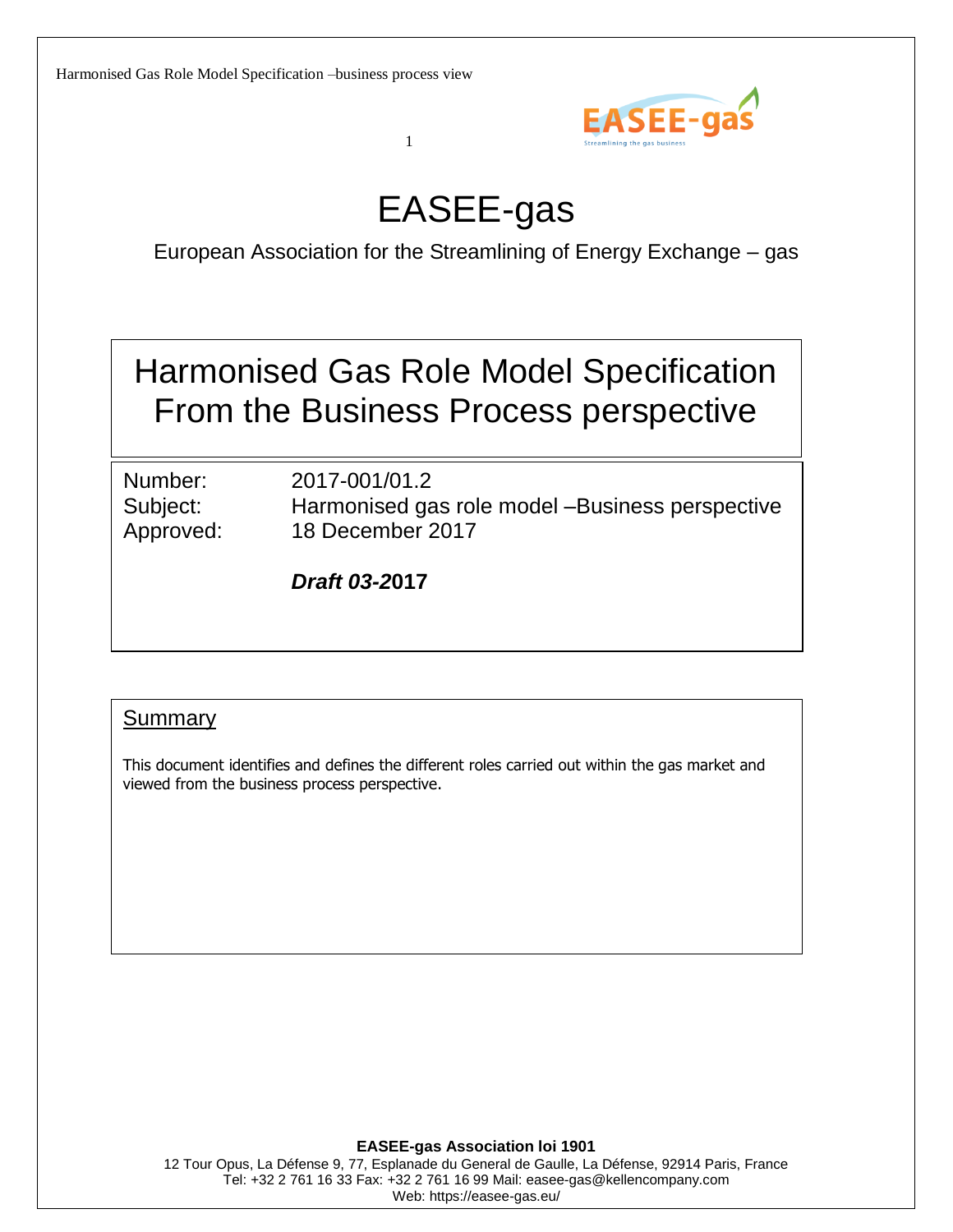

 $\overline{2}$ 

#### **Table of contents**

| 1.1                                                                       |  |
|---------------------------------------------------------------------------|--|
| 1.2                                                                       |  |
| 1.3                                                                       |  |
| 1.4                                                                       |  |
| Where to find former "Shipper" / "Network User" in the role model  4<br>2 |  |
| 3                                                                         |  |
| 4                                                                         |  |
| 5                                                                         |  |
| 6                                                                         |  |
| 6.1                                                                       |  |
| 6.2                                                                       |  |
|                                                                           |  |
|                                                                           |  |
|                                                                           |  |
| 6.4                                                                       |  |
| 6.4.1                                                                     |  |
| 6.4.2                                                                     |  |
| 6.4.3                                                                     |  |
| 6.4.4                                                                     |  |
|                                                                           |  |
|                                                                           |  |

### **Table of figures**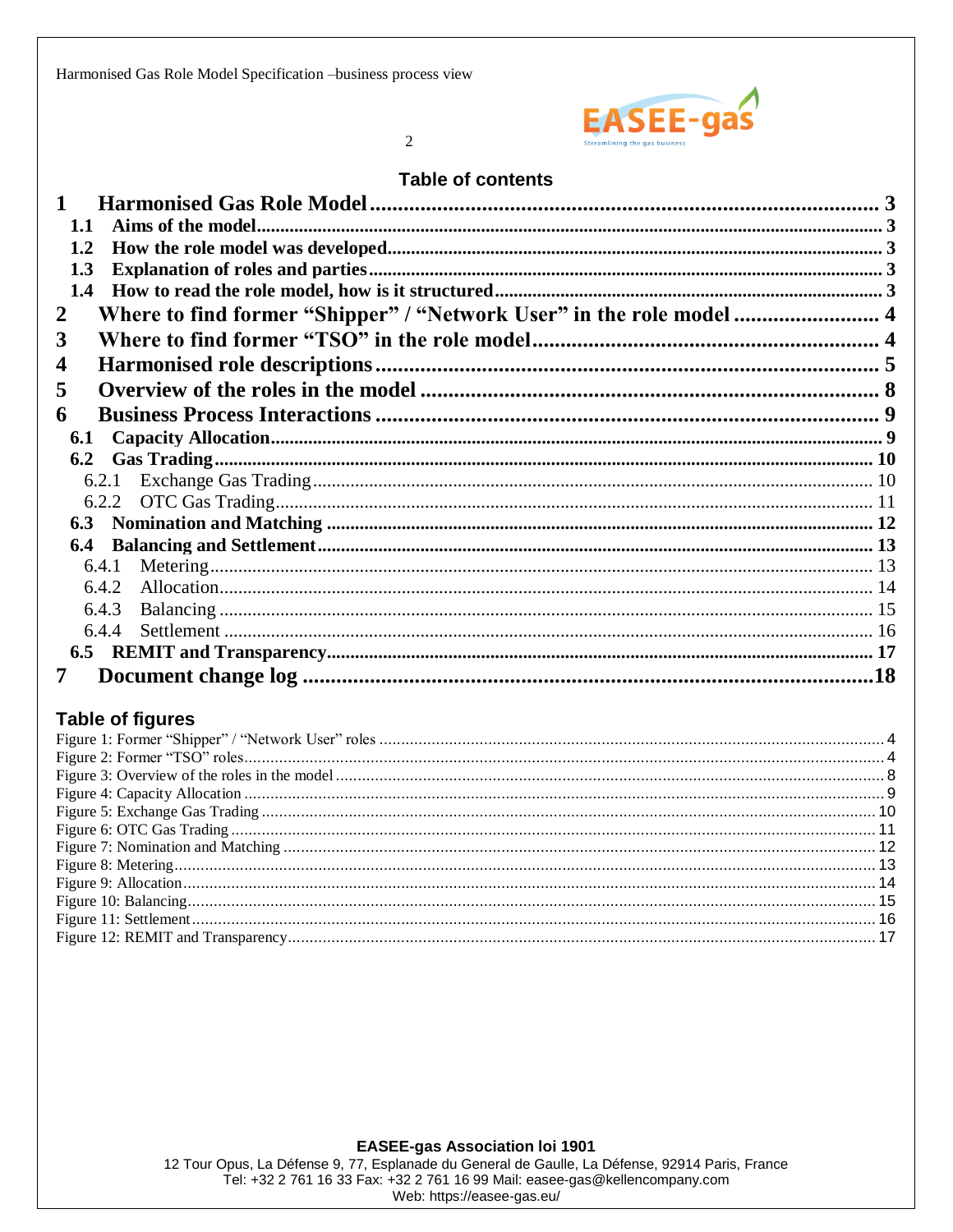

# <span id="page-2-0"></span>**1 Harmonised Gas Role Model**

### <span id="page-2-1"></span>**1.1 Aims of the model**

The Role Model has been developed to represent actions between different market participants in the gas industry. The main focus of this document is on information exchange between market participants (excluding legal matters). This document is not legally binding. The aim of the document, however, is to provide a common terminology for the roles that are used among most European countries.

The Model is only applicable for the Gas Market and not for other Energy segments. It has been developed by EASEE-gas with input from other associations.

- Focus has been set on generic roles and not on local and national particularities.
- In the current version of this document, the number of roles has been restricted in order to ensure a good understanding for the readers.
- Edigas version 6 and subsequent versions containing the Message Implementation Guidelines are going to use the roles and interactions defined in the role model.
- <span id="page-2-2"></span>Existing and future EASEE-gas CBPs will be aligned with the role model.

### **1.2 How the role model was developed**

Roles were selected based on the existing descriptions of business processes in the gas market (ENTSOG BRS; EASEE-gas CBP and MIG as well as Task Force participant input). European regulations and common aspects of national regulations were also considered.

For the identified roles, interactions were selected based on their need for common communication with other roles. Legal aspects (e.g. contractual relations) were not taken into account.

A concrete example is the relation between a Network User and a Shipper: Such roles are important within the gas market. However in many instances there is an overlap between them. In order to eliminate such confusion it was decided to employ the terms Balance Responsible Party and Capacity Responsible Party in their place.

LNG / Storage / Production plants: The model stops at the level of LNG Operator / Storage Operator / Production System Operator and will not go behind this. If it appears necessary, detailing activities beyond these points should be kept for a future version of the role model.

### <span id="page-2-3"></span>**1.3 Explanation of roles and parties**

Roles describe external business interactions with other roles in relation to the goal of a given business transaction.

A party on the market may play several roles, for example a System Operator may play both the role of Area Coordinator and the role of TSO. However two different roles have been defined since these roles are not always played by the same party.

The different roles and interactions have been identified within the current business process at a certain moment of time. Any evolution or change in these processes could lead to an update of the Role Model.

### <span id="page-2-4"></span>**1.4 How to read the role model, how is it structured**

Figure 1 provides an overview of the role model diagram. It presents all of the roles and, in order to facilitate readability, only some of the major interactions between them. The diagram should help to provide a general overview of the role model. For more detailed information, specific diagrams are provided that represent a view of each business process and the roles involved.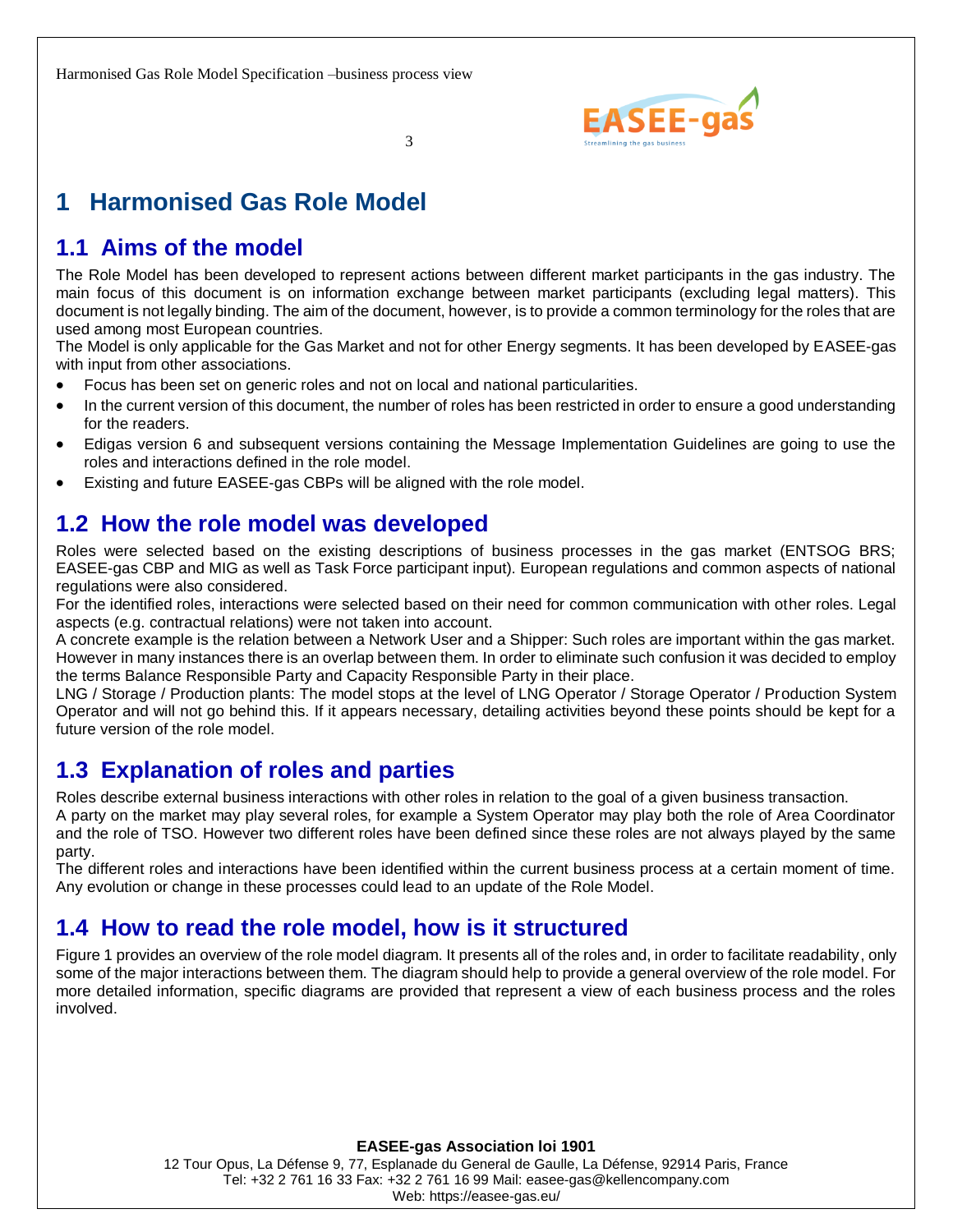

# <span id="page-3-0"></span>**2 Where to find former "Shipper" / "Network User" in the role model**

4



**Figure 1: Former "Shipper" / "Network User" roles**

### <span id="page-3-2"></span><span id="page-3-1"></span>**3 Where to find former "TSO" in the role model**



<span id="page-3-3"></span>**Figure 2: Former "TSO" roles**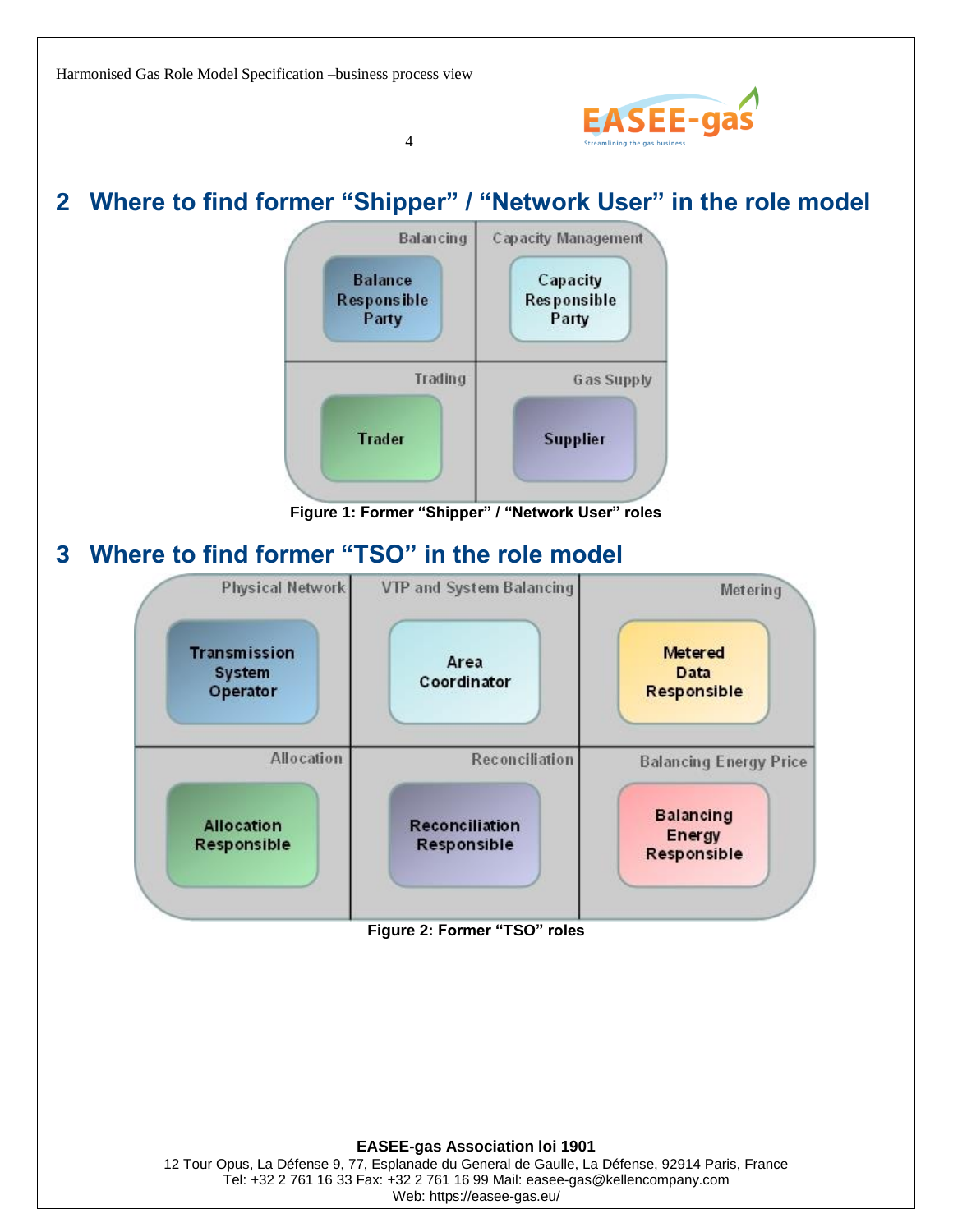

# <span id="page-4-0"></span>**4 Harmonised role descriptions**

| Allocation Responsible               | A party allocating energy to portfolios based on<br>agreed procedures.                                                                                                                                                                                                                                                                                                                                                                    |
|--------------------------------------|-------------------------------------------------------------------------------------------------------------------------------------------------------------------------------------------------------------------------------------------------------------------------------------------------------------------------------------------------------------------------------------------------------------------------------------------|
| Area Coordinator                     | A party with coordinating functions in the<br>transmission and/or distribution system and<br>responsibilities for the management of balancing<br>groups, system balancing activities and/or the<br>provision of data (for example settlement and<br>balancing information). Other duties and<br>responsibilities might be stipulated in the respective<br>national laws.                                                                  |
|                                      | Additional information:<br>In some countries some additional duties might be<br>assumed by the area coordinator, for instance:<br>Coordination of infrastructure planning and<br>maintenance activities, congestion management,                                                                                                                                                                                                           |
| <b>Balance Responsible Party</b>     | A party that manages its own portfolio and/or the<br>portfolios on behalf of other parties and is financially<br>responsible for the account imbalance.                                                                                                                                                                                                                                                                                   |
| <b>Balancing Energy Responsible</b>  | A party responsible for the price formation for<br>balancing energy in the network.                                                                                                                                                                                                                                                                                                                                                       |
| <b>Capacity Platform Responsible</b> | A party providing and operating a platform that<br>implements the rules and processes for offering and<br>allocation of all capacity products and/or may permit<br>Capacity Responsible Parties to offer and obtain<br>secondary capacity products.                                                                                                                                                                                       |
| <b>Capacity Responsible Party</b>    | A party that employs the System Operator to<br>transport the gas.                                                                                                                                                                                                                                                                                                                                                                         |
| <b>Clearing Responsible</b>          | A party being a Clearing House to settle trades<br>concluded on the Energy Trading platform or trades<br>registered directly at the Clearing House for clearing<br>by means of special rights as single sided or<br>on-behalf nominations.                                                                                                                                                                                                |
|                                      | Additional information:<br>A Clearing Responsible nominates gas based on<br>concluded transactions on the Energy Trading<br>Platform for the relevant Traders to the relevant<br>Area Coordinator via the Trader's chosen Balance<br>Responsible Party.                                                                                                                                                                                   |
| Distribution System Operator         | A party who carries out the function of distribution<br>and is responsible for operating, ensuring the<br>maintenance of, and, if necessary, developing the<br>distribution system in a given area and, where<br>applicable, its interconnections with other systems,<br>and for ensuring the long-term ability of the system<br>to meet reasonable demands for the distribution of<br>gas (This definition can be found in the Directive |

#### **EASEE-gas Association loi 1901**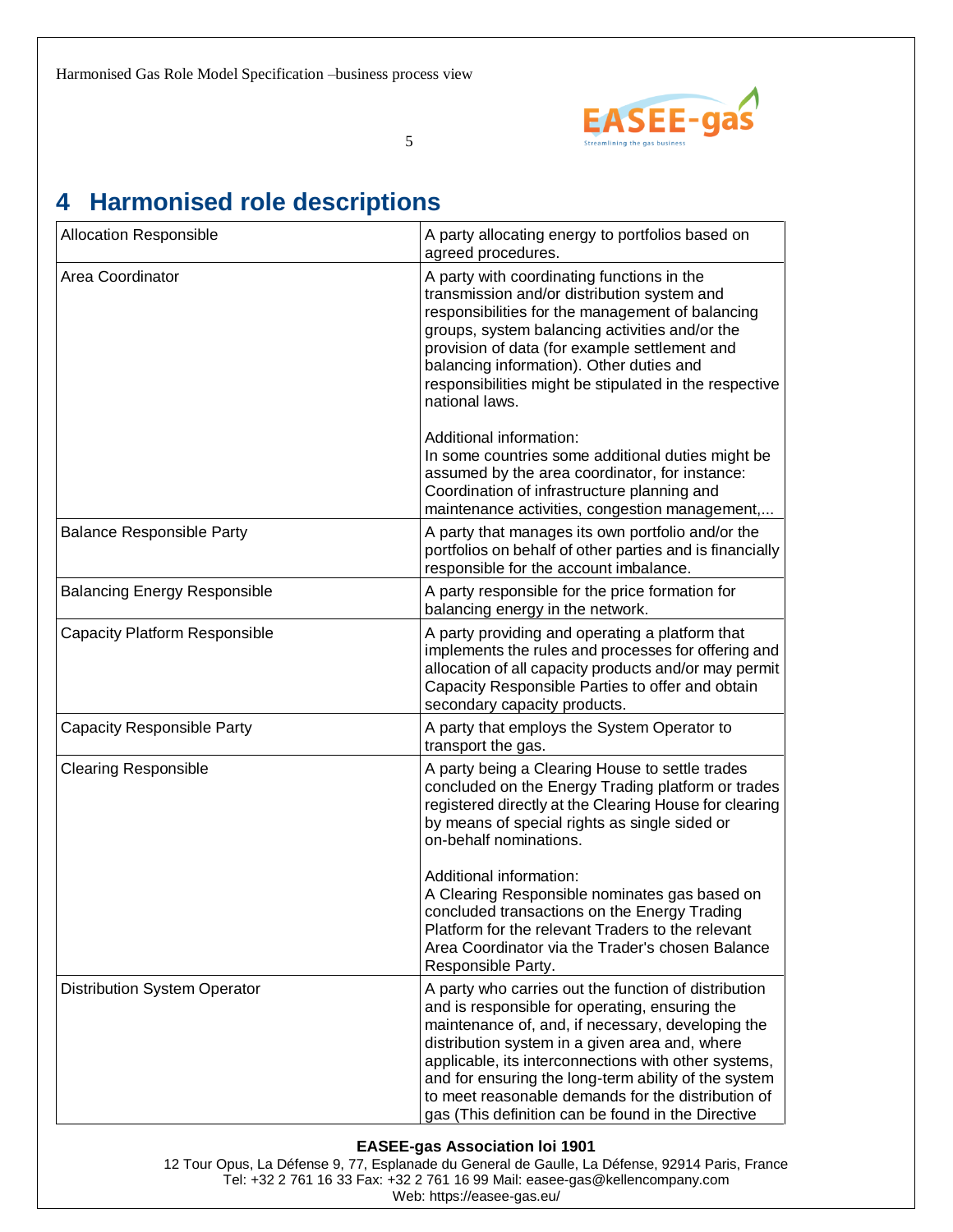

|                                            | 73/2009).                                                                                                                                                                                                                                                                                                                                                     |
|--------------------------------------------|---------------------------------------------------------------------------------------------------------------------------------------------------------------------------------------------------------------------------------------------------------------------------------------------------------------------------------------------------------------|
| <b>Energy Trading Platform Responsible</b> | A party providing and operating a platform by means<br>of which trading participants may post and accept<br>bids and offers for gas in accordance with the terms<br>and conditions applicable on the trading platform.                                                                                                                                        |
| Final customer                             | A party purchasing gas for its own use. (This<br>definition can be found in the Directive 73/2009).                                                                                                                                                                                                                                                           |
|                                            | Additional information:<br>Includes gas consumers and electricity producer.<br>Same as "end-user" in other documents.                                                                                                                                                                                                                                         |
| <b>LNG System Operator</b>                 | A party who carries out the function of liquefaction of<br>natural gas, or the offloading, and re-gasification of<br>LNG and is responsible for operating a LNG facility.<br>(This definition can be found in the Directive<br>73/2009).                                                                                                                      |
| Market Information Aggregator              | A party that receives market related information that<br>has been compiled from the figures supplied by<br>different actors in the market. This Information may<br>also be published or distributed for general use. It<br>could be EU regulator, national regulator, ENTSOG<br>as transparency platform responsible,<br>TSO/SSO/LSO's transparency platform, |
| Meter Operator                             | A party responsible for installing, maintaining,<br>testing, certifying and decommissioning physical<br>meters.                                                                                                                                                                                                                                               |
| Metered Data Responsible                   | A party responsible for the collection, validation,<br>aggregation and making available metered data.                                                                                                                                                                                                                                                         |
| <b>Production Facility Operator</b>        | A party that manages gas production within a<br>production facility.                                                                                                                                                                                                                                                                                          |
| <b>Reconciliation Responsible</b>          | A party that is responsible for reconciling, within a<br>given network, the energy used in the imbalance<br>settlement process for portfolios and the actual<br>metered quantities.                                                                                                                                                                           |
| Storage System Operator                    | A party who carries out the function of storage and is<br>responsible for operating a storage facility. (This<br>definition can be found in the Directive 73/2009).                                                                                                                                                                                           |
| Supplier                                   | A party who carries out the function of supply (the<br>sale, including resale, of gas to final customers).                                                                                                                                                                                                                                                    |
| <b>System Operator</b>                     | Parent role:                                                                                                                                                                                                                                                                                                                                                  |
|                                            | A party that develops, operates, maintains and<br>provides access to gas infrastructure such as<br>transmission networks, underground storage, LNG<br>terminals and distribution networks.                                                                                                                                                                    |
| Trader                                     | A party responsible for buying and selling gas at<br>virtual or physical points on an energy trading<br>platform or bilaterally with other Traders.                                                                                                                                                                                                           |

#### **EASEE-gas Association loi 1901**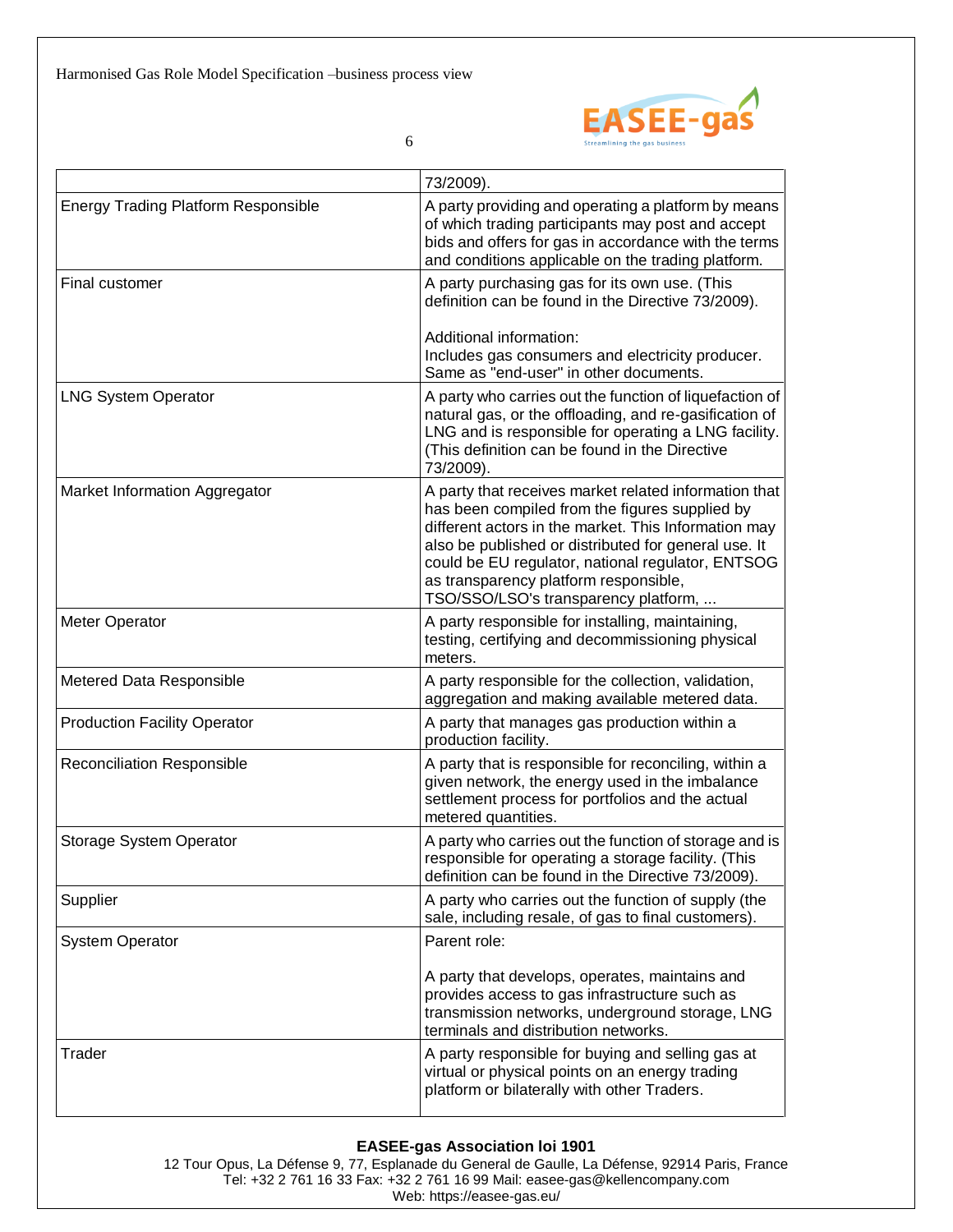

7

| <b>Transmission System Operator</b> | A party who carries out the function of transmission<br>and is responsible for operating, ensuring the<br>maintenance of, and, if necessary, developing the<br>transmission system in a given area and, where<br>applicable, its interconnections with other systems,<br>and for ensuring the long-term ability of the system<br>to meet reasonable demands for the transport of<br>gas. (This definition can be found in the Directive<br>73/2009). |
|-------------------------------------|------------------------------------------------------------------------------------------------------------------------------------------------------------------------------------------------------------------------------------------------------------------------------------------------------------------------------------------------------------------------------------------------------------------------------------------------------|
|                                     | Additional information:<br>Roles which are not related to grid operation are<br>covered elsewhere in the model.                                                                                                                                                                                                                                                                                                                                      |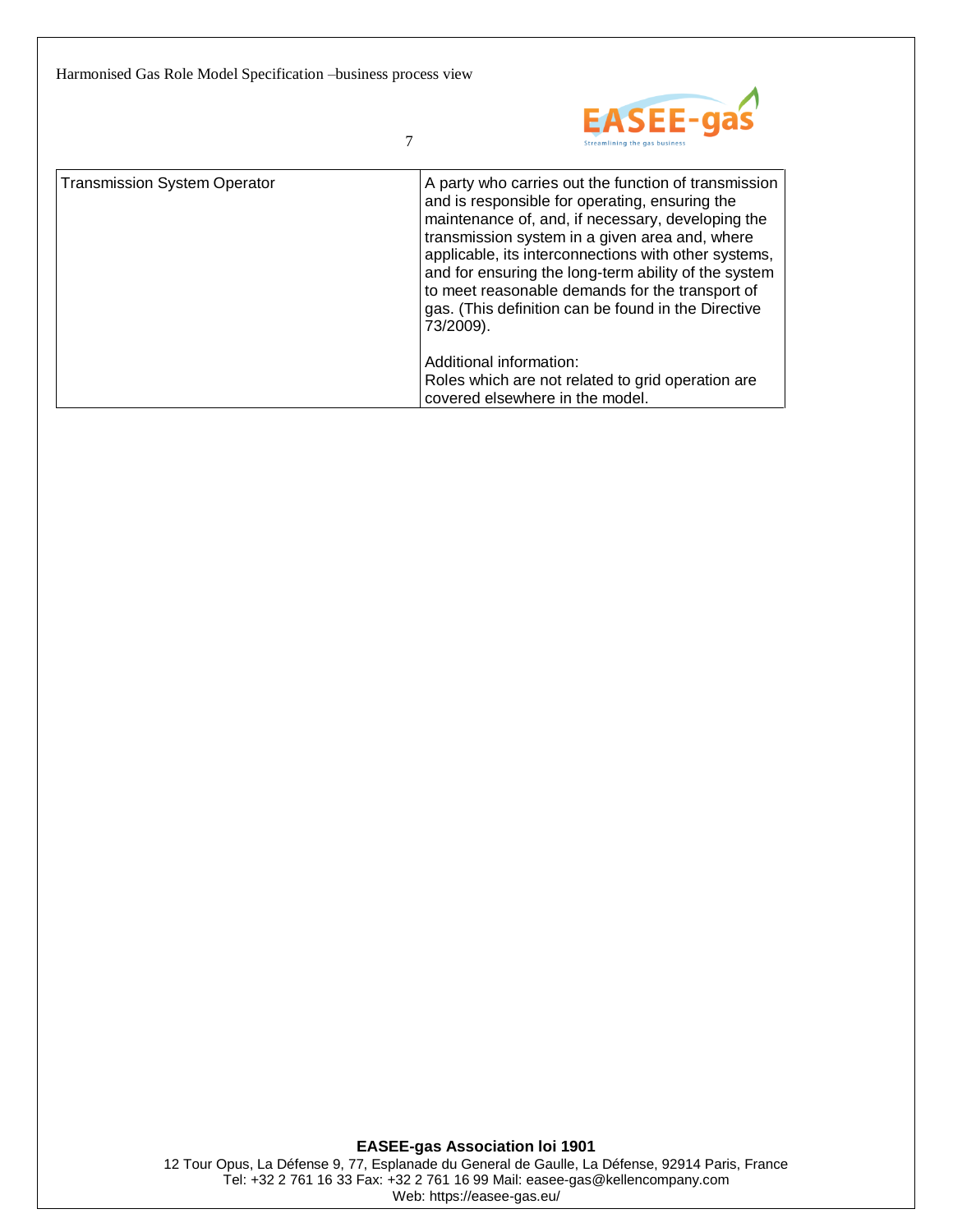

### <span id="page-7-0"></span>**5 Overview of the roles in the model**

The overview provides a perspective of the role model making use of only one interaction between each pair of roles in order to avoid clutter in the diagram. The interaction chosen may not necessarily be significant to some but the objective is simply to place the roles in the diagram.



<span id="page-7-1"></span>

**EASEE-gas Association loi 1901** 12 Tour Opus, La Défense 9, 77, Esplanade du General de Gaulle, La Défense, 92914 Paris, France Tel: +32 2 761 16 33 Fax: +32 2 761 16 99 Mail: easee-gas@kellencompany.com Web: https://easee-gas.eu/

8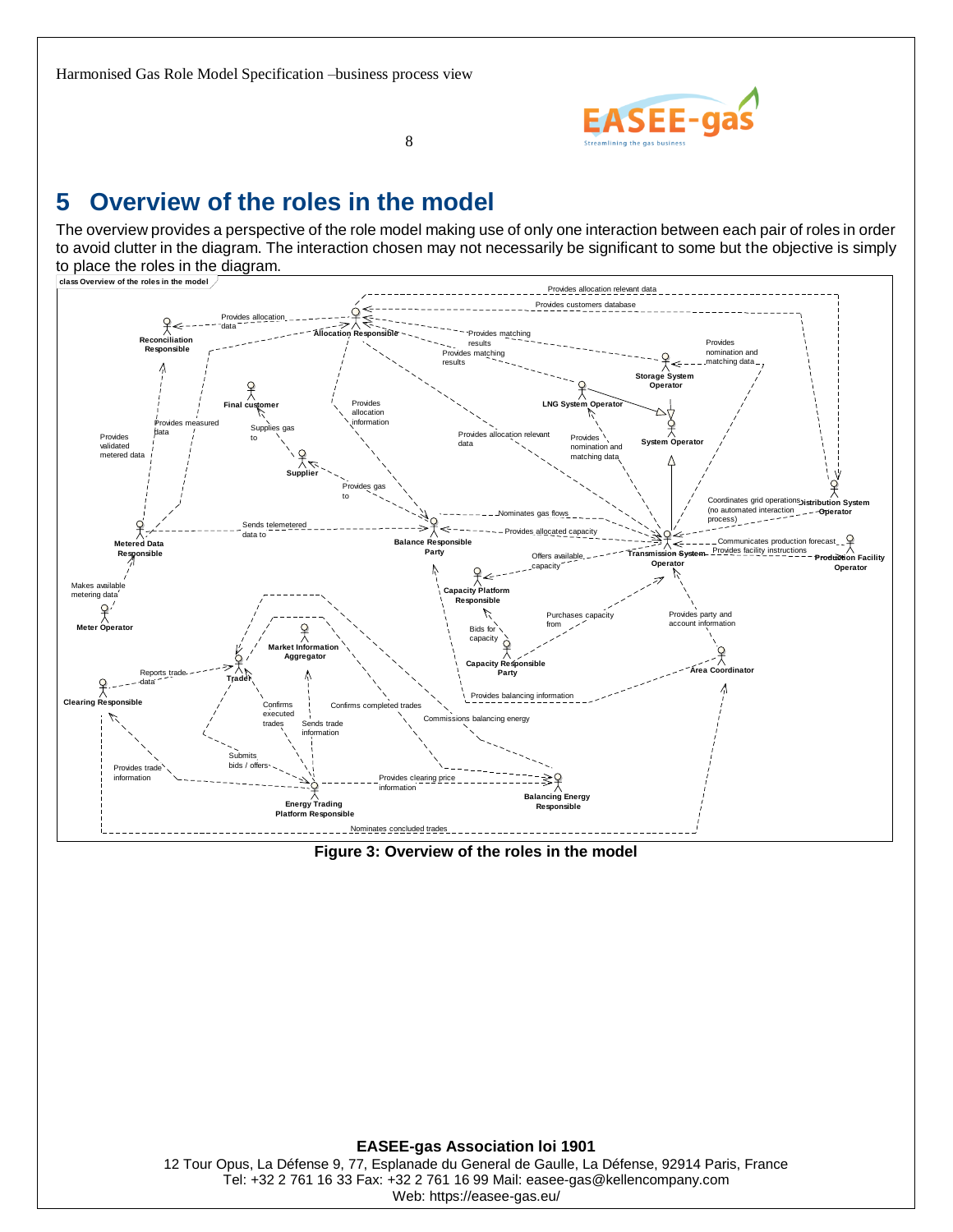

### <span id="page-8-0"></span>**6 Business Process Interactions**

<span id="page-8-1"></span>This chapter contains the complete list of processes as well as the roles that interact with them.

9

### **6.1 Capacity Allocation**

Capacity Allocation describes the process that is necessary for the implementation of a transparent and non-discriminatory system of access to and allocation of gas networks transmission capacities for all Capacity Responsible Parties.



#### <span id="page-8-2"></span>**Figure 4: Capacity Allocation**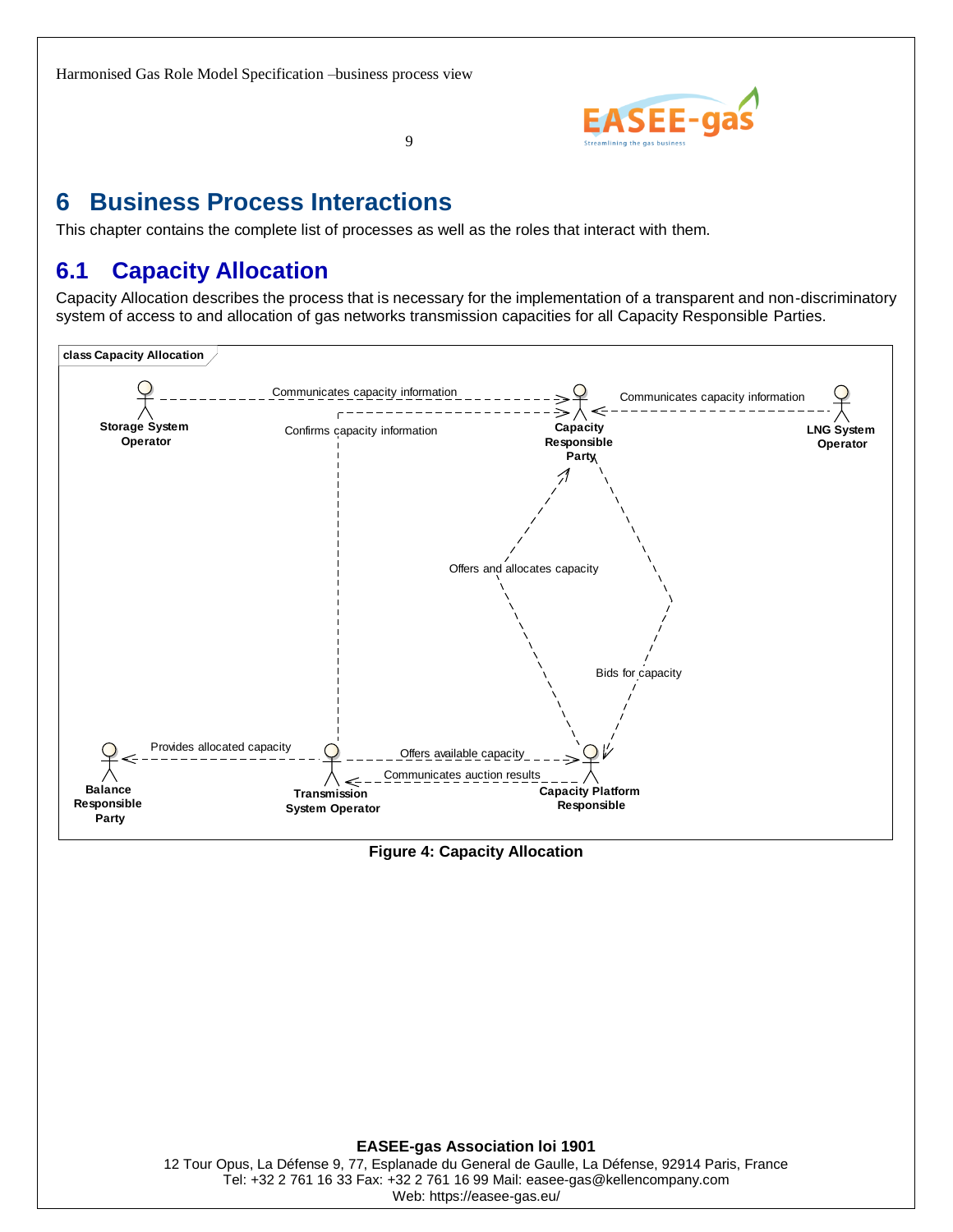

10

### <span id="page-9-0"></span>**6.2 Gas Trading**

### <span id="page-9-1"></span>**6.2.1 Exchange Gas Trading**

Exchange Gas Trading is a process taking place at an Energy Trading Platform where a Trader from party A offers a quantity of Gas with a certain price for a specific delivery time and a Trader from another party B agrees to the offer. The offer and agreement lead to a trade which is executed by the Clearing Responsible Party of the Energy Trading Platform Responsible. This nomination to the Virtual Trading Point of the Area Coordinator is done single sided (see business process Nomination & Matching). The Balance Responsible Parties of party A and B will balance their portfolios in line with the traded quantities. Area Coordinators may use the process for Area Balancing purposes.



<span id="page-9-2"></span>**Figure 5: Exchange Gas Trading**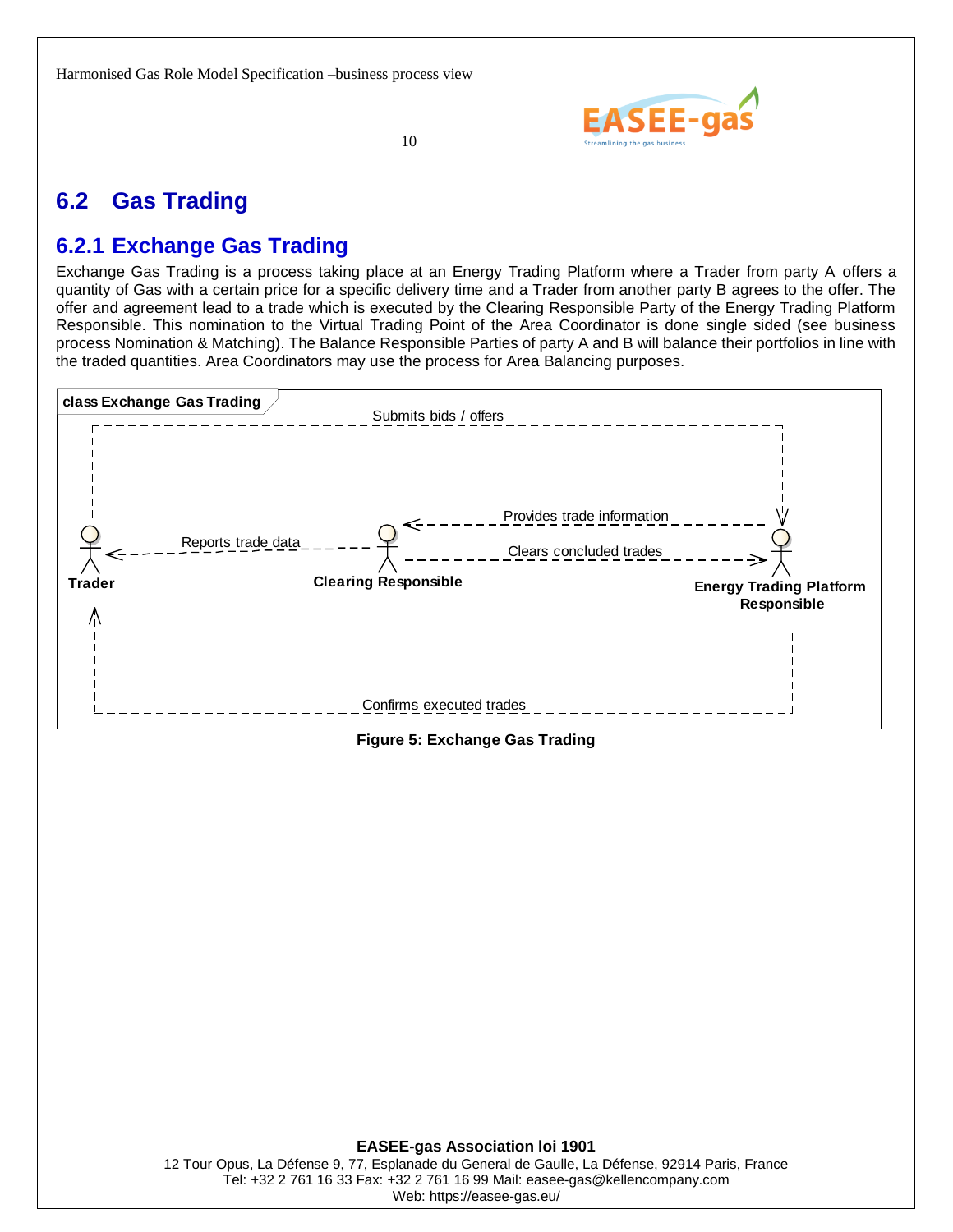

### <span id="page-10-0"></span>**6.2.2 OTC Gas Trading**

In the process OTC Gas Trading Balance Responsible Parties provide availability and offtake information for buying or selling gas based on bilateral contracts. These gas quantities will be used to balance the portfolio of the Balance Responsible Party.

To be able to operate gas trading contracts, Balance Responsible Parties receive input from Traders, Suppliers and Capacity Responsible Parties.



<span id="page-10-1"></span>**Figure 6: OTC Gas Trading**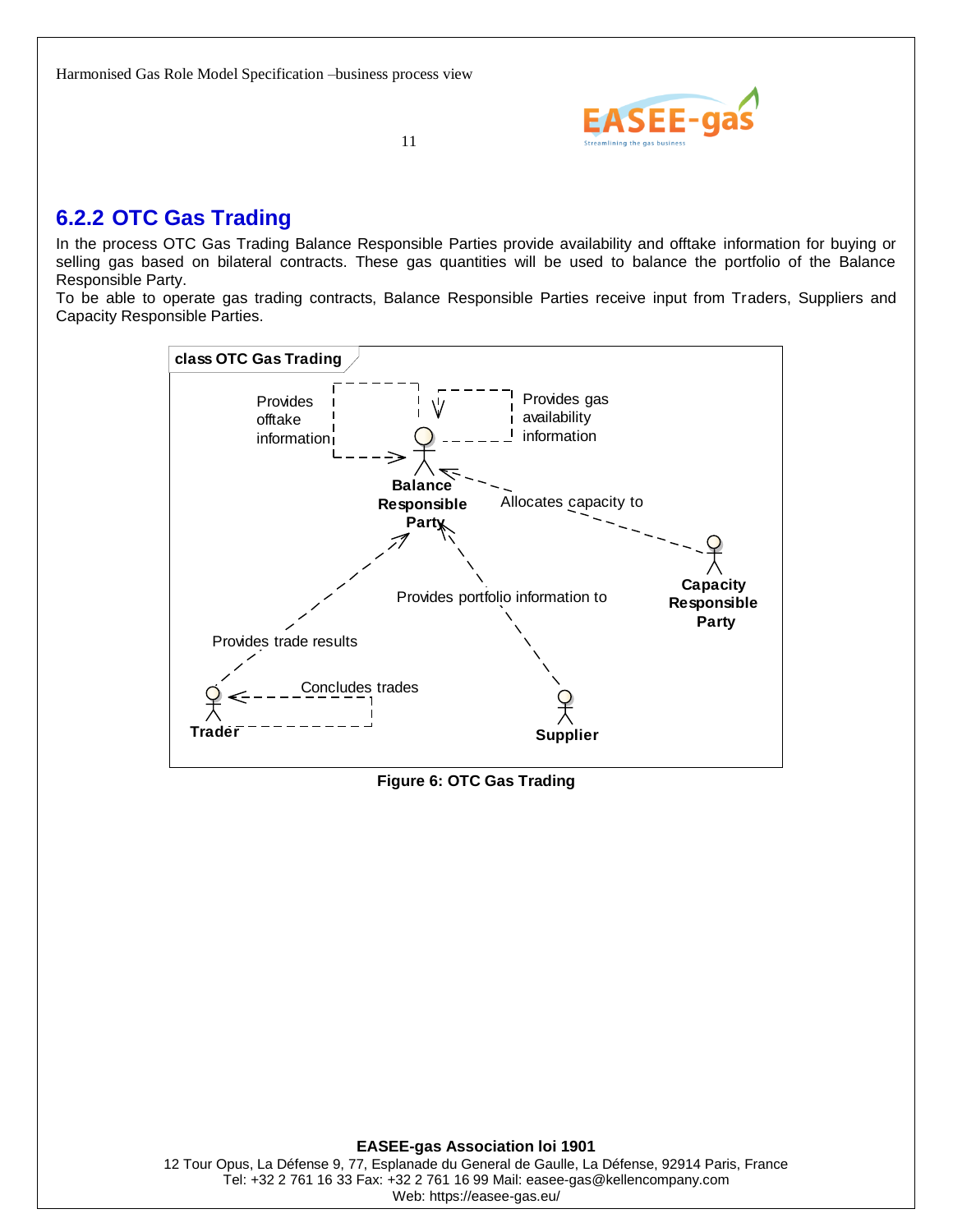

### <span id="page-11-0"></span>**6.3 Nomination and Matching**

The business process Nomination and Matching consists of two steps:

- 1. A nomination is the prior reporting by the Balance Responsible Party to the System Operator of the actual flow that the Balance Responsible Party wishes to inject into or withdraw from the system. Additionally, a nomination to the virtual trading point is the done by the Balance Responsible Party to the Area Coordinator to indicate the traded quantities.
- 2. Matching is the process of comparing and aligning processed quantities of gas for Balance Responsible Parties at both sides of a connection point between systems, which results in confirmed quantities for the Balance Responsible Parties. The matching on the virtual trading point confirms the traded quantities.



<span id="page-11-1"></span>**Figure 7: Nomination and Matching**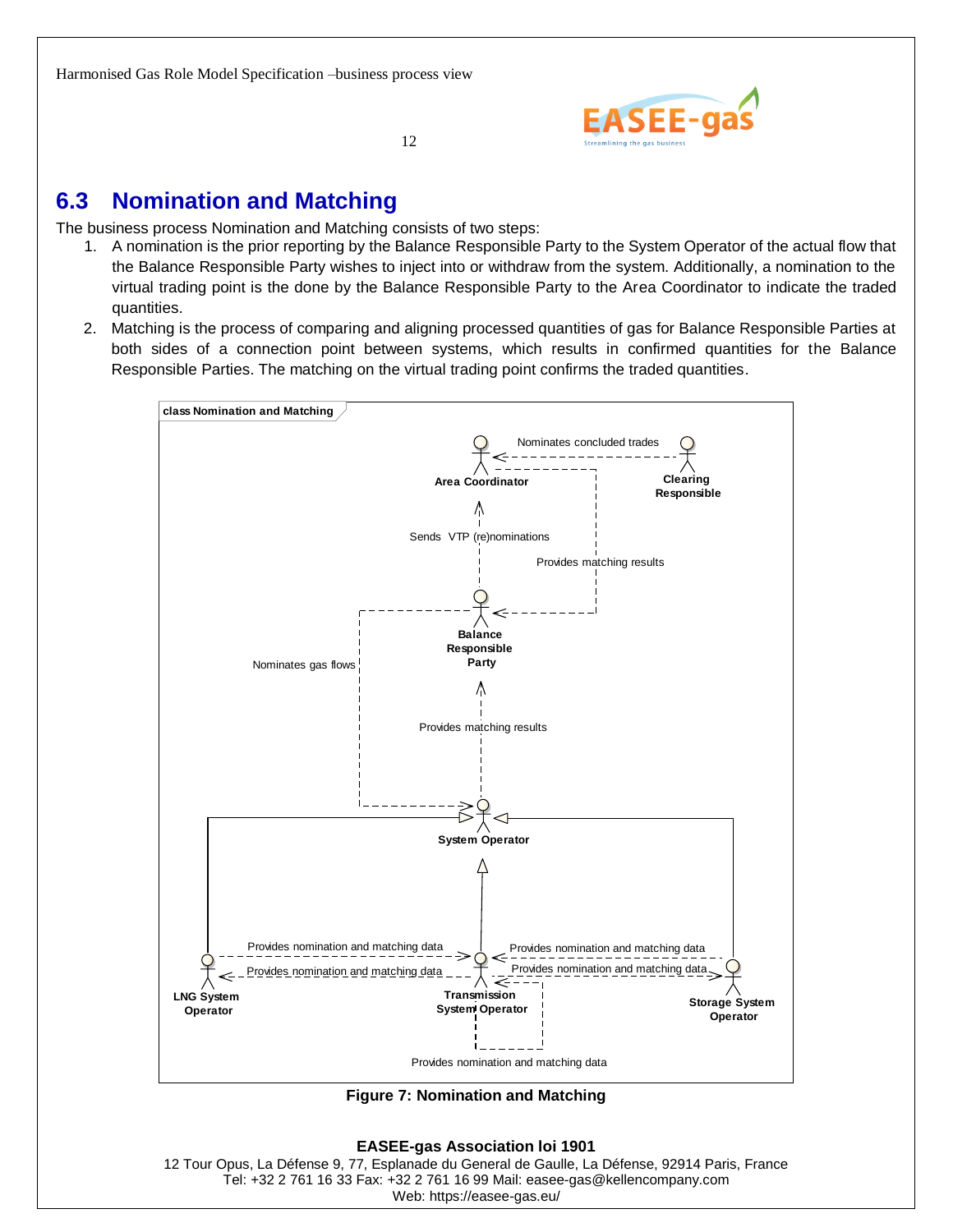

## <span id="page-12-0"></span>**6.4 Balancing and Settlement**

### <span id="page-12-1"></span>**6.4.1 Metering**

Metering is the process that describes the interactions necessary to obtain connection point metering information, compiling the information and providing it to all interested parties.



#### <span id="page-12-2"></span>**Figure 8: Metering**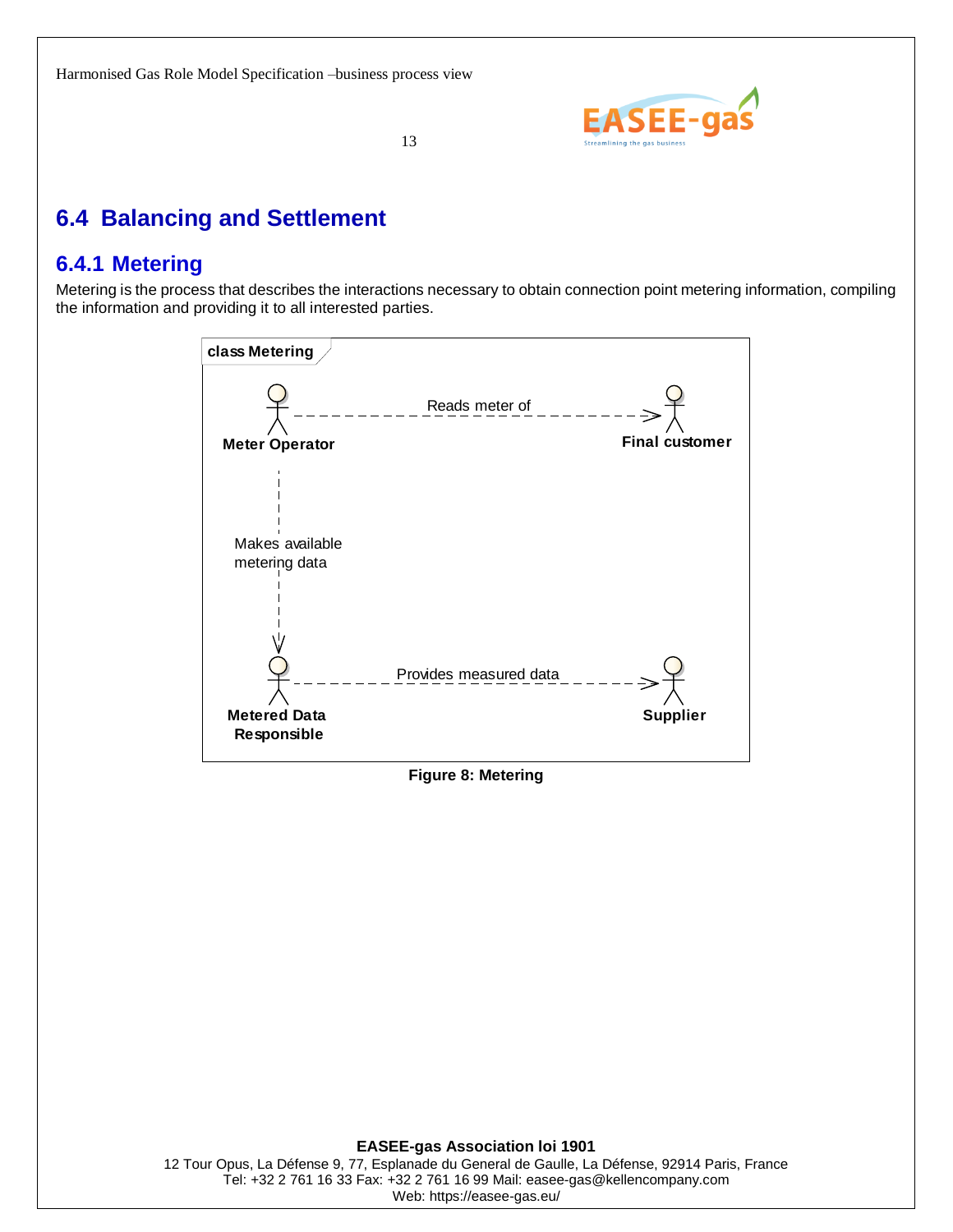

14

### <span id="page-13-0"></span>**6.4.2 Allocation**

Allocation is the process carried out by an Allocation Responsible and consists in attributing amounts of energy to Balancing Responsible Parties at a connection point based on confirmed nominations' quantities, metering data and the agreed allocation rule. The allocation information is provided to all concerned parties. Provisional allocations are based on non-validated metering or replacement data. Final allocations are based on validated metering data.



<span id="page-13-1"></span>**Figure 9: Allocation**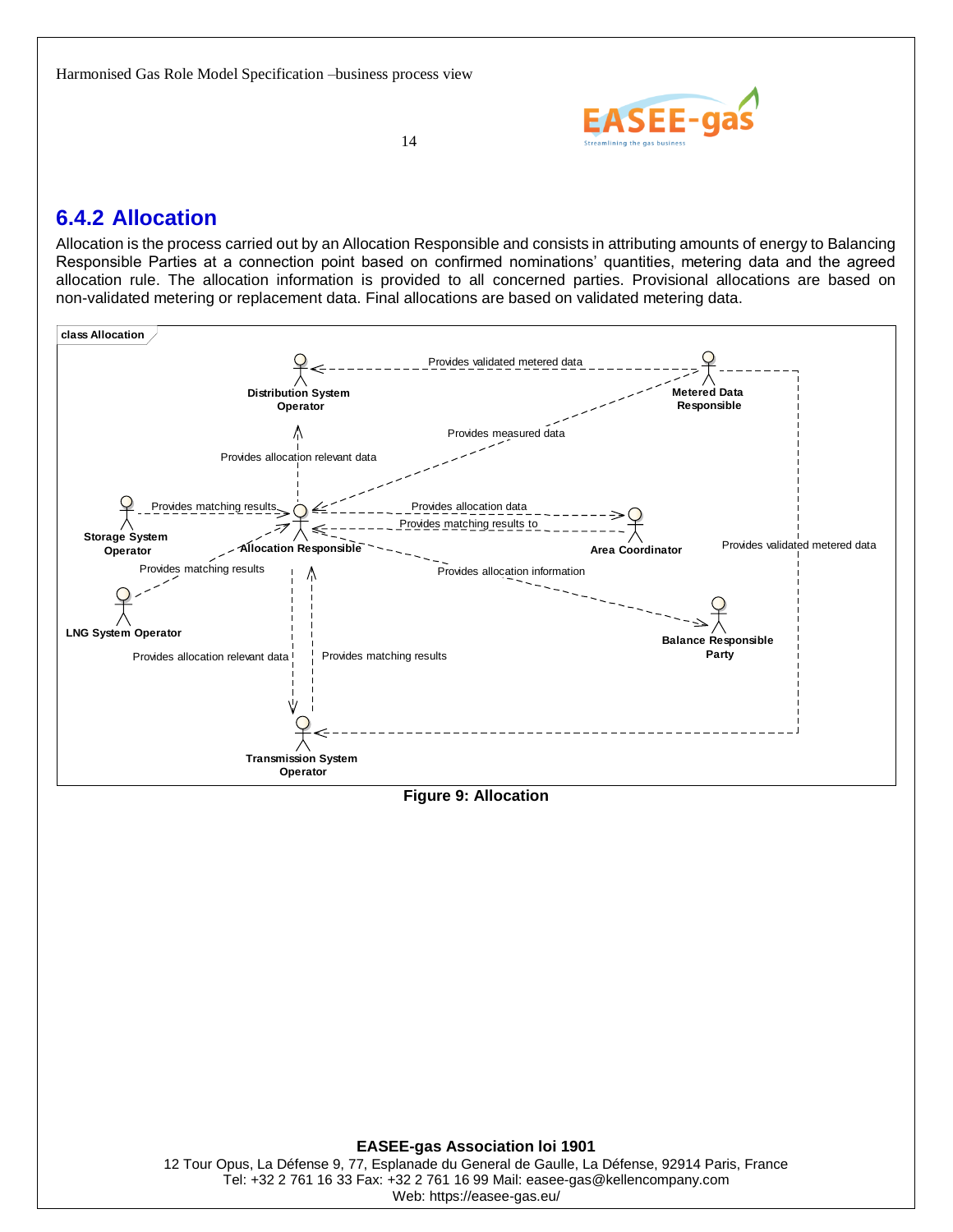

### <span id="page-14-0"></span>**6.4.3 Balancing**

Balancing is the process that in a balancing area applies the rules for Balancing Responsible Parties to balance their portfolio, for Area Coordinators to inform Balance Responsible Parties about their portfolio imbalance and for Area Coordinators to undertake balancing actions to keep the balancing area within its operational limits. The portfolio imbalance is calculated based on allocation data for connection points and concluded trades on the virtual trading point.



<span id="page-14-1"></span>**Figure 10: Balancing**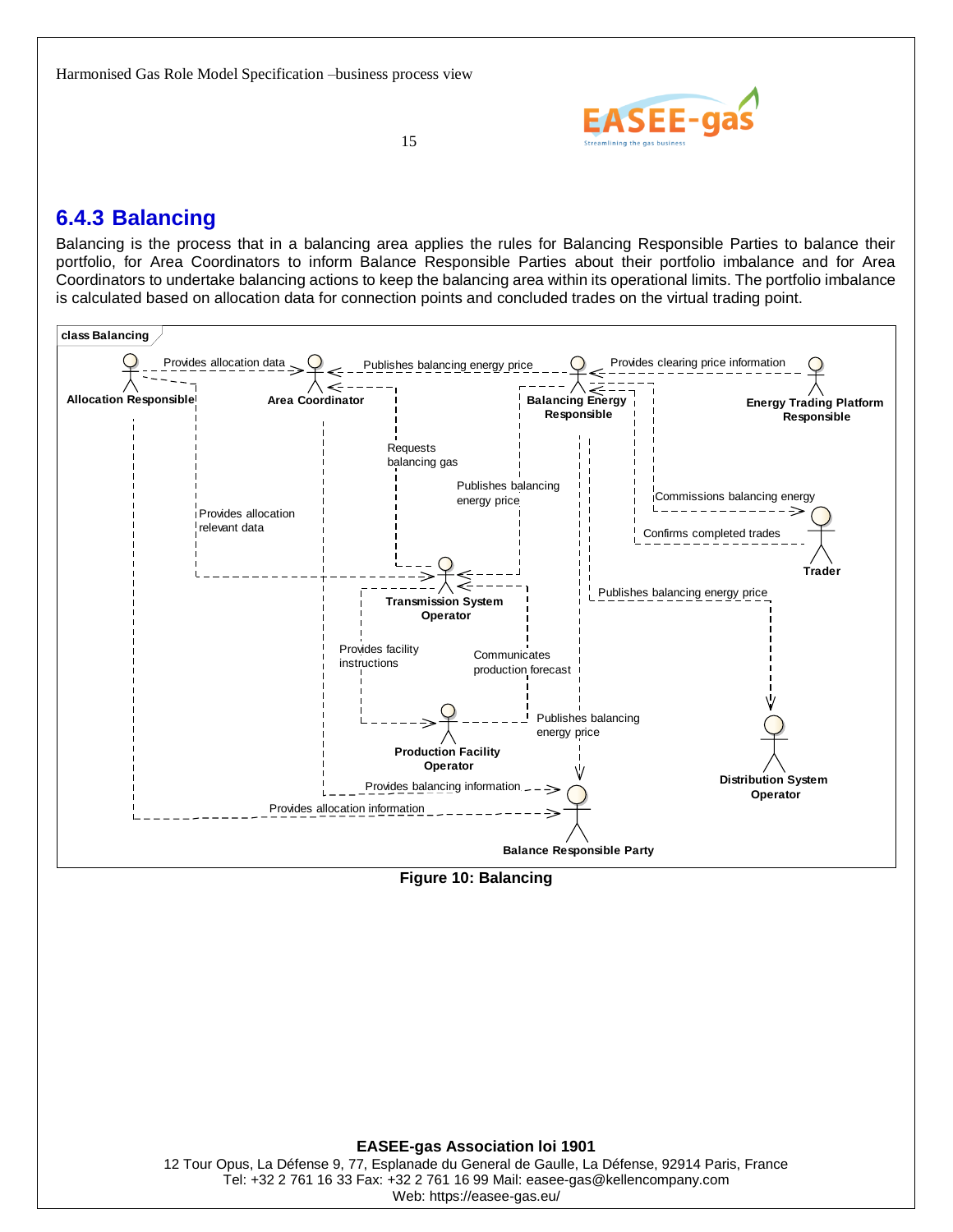

16

### <span id="page-15-0"></span>**6.4.4 Settlement**

Settlement is the process carried out to settle balancing actions and daily imbalance charges, to settle the difference between provisional and final allocations and also to settle reconciliation that would be necessary between the allocations and actual consumption subsequently derived from final customer meter readings when obtained. The settlement process includes the information flows between parties to perform such settlements.



#### <span id="page-15-1"></span>**Figure 11: Settlement**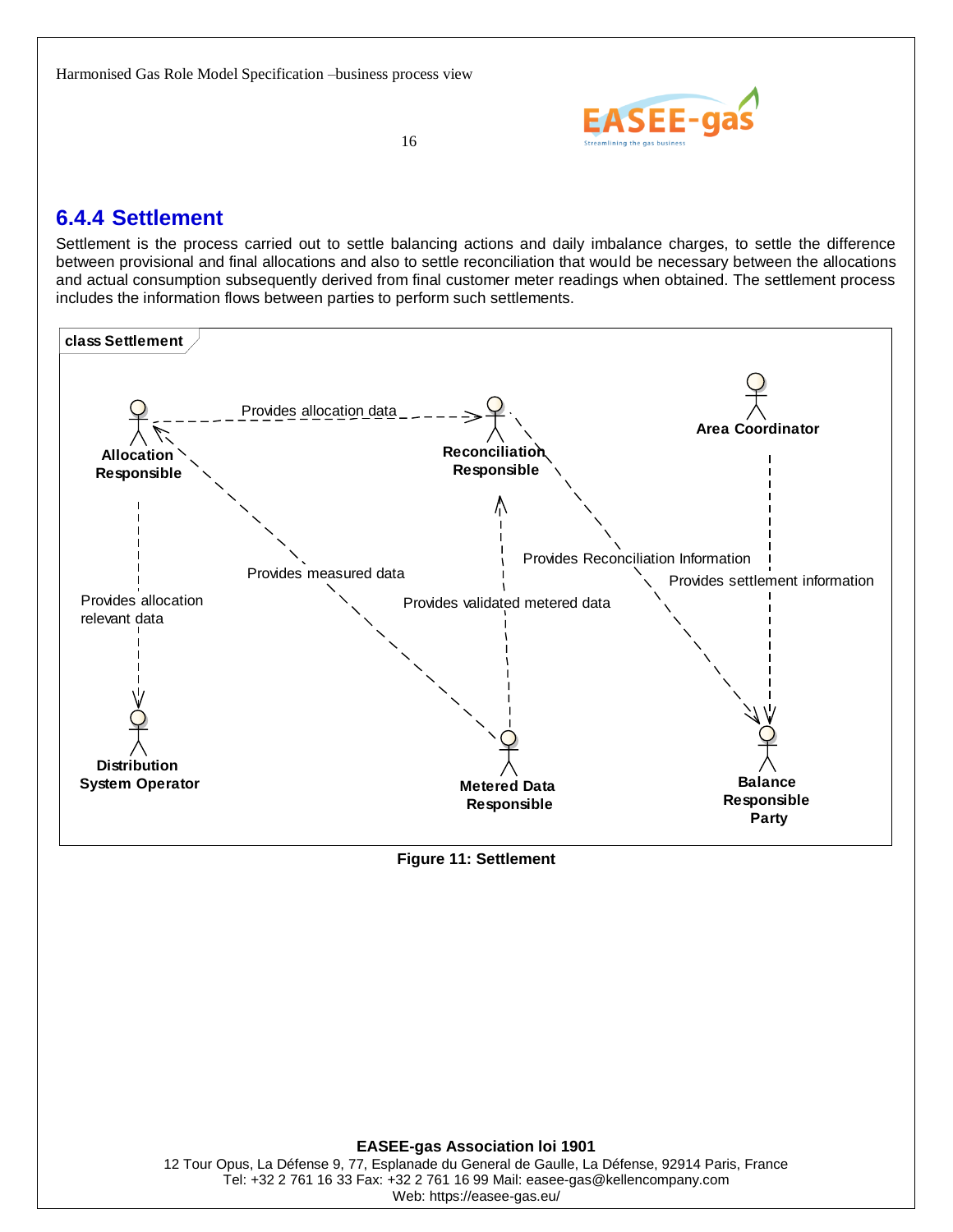

17

### <span id="page-16-0"></span>**6.5 REMIT and Transparency**

The process REMIT and Transparency defines the interactions between reportable market participants (like System Operators or Traders and including other platforms) and Market Information Aggregators for the information required for publication in order to ensure market transparency under Regulation (EC) 715/2009 and Regulation (EU) 1227/2011.



<span id="page-16-1"></span>**Figure 12: REMIT and Transparency**